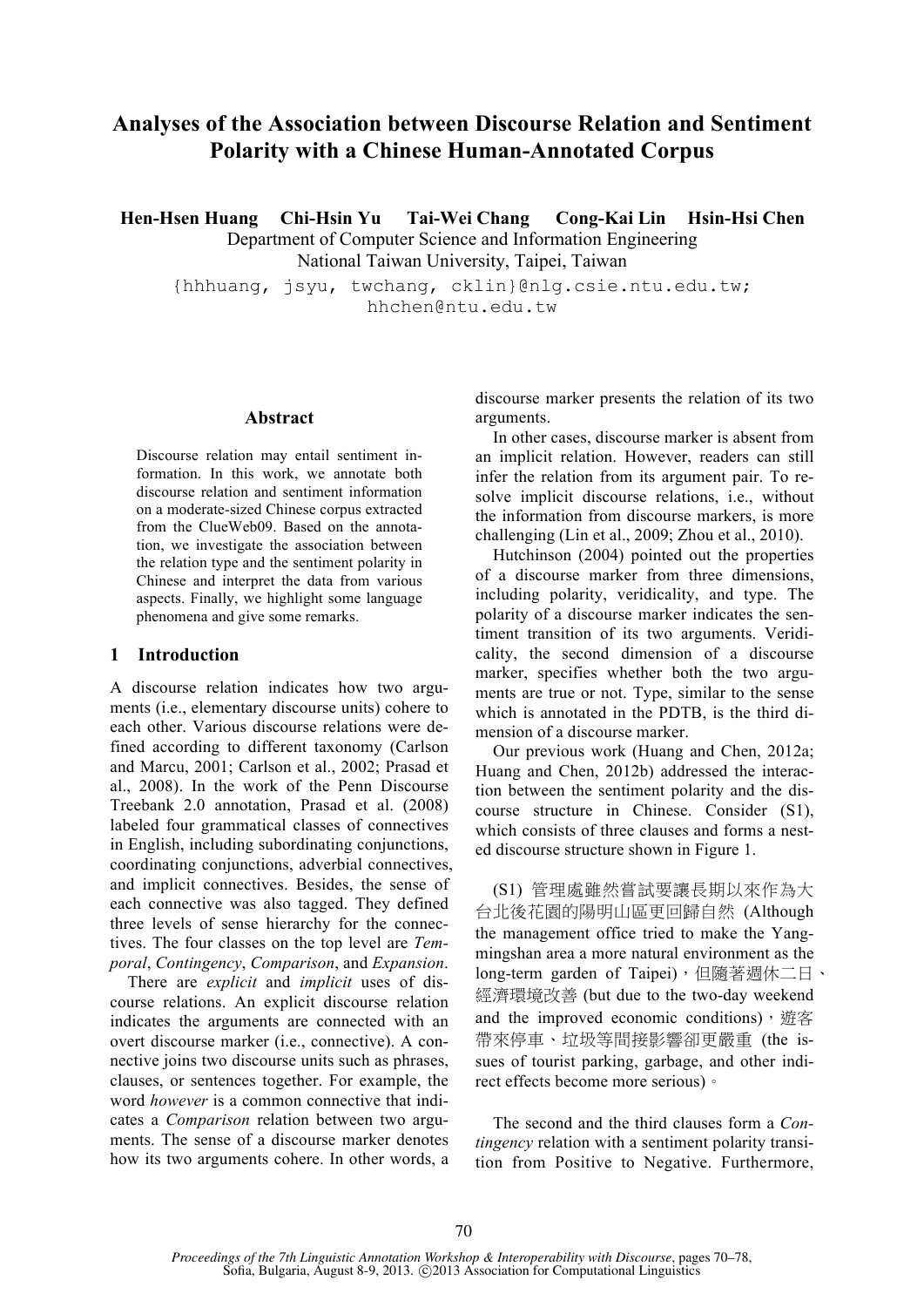

Figure 1: Discourse structure and sentiment polarities of  $(S1)$ .

these two clauses also constitute one of the arguments of a *Positive*-*Negative Comparison* relation. As the PDTB 2.0 annotation manual suggests (Prasad, et al., 2007), a *Comparison* relation is established to emphasize the differences between two arguments. Therefore, it is expected that the two arguments of a *Comparison* relation are relatively likely to have the opposing polarity states (i.e., *Positive*-*Negative* or *Negative*-*Positive*). On the other hand, the two arguments of an *Expansion* relation are relatively likely to belong to the same polarity states (e.g., *Positive*-*Positive* or *Neutral*-*Neutral*).

Discourse relation recognition (Hernault et al., 2010; Soricut and Marcu, 2003) and sentiment analysis (Pang and Lee, 2008) have attracted much attention recently. Due to the limitation of the resources, the research on Chinese discourse relation analysis is relatively rare. In our previous work, we annotated a collection of Chinese discourse corpora, namely NTU Chinese Discourse Resources (http://nlg.csie.ntu.edu.tw/ntudiscourse/), for inter-sentential and intrasentential discourse relation recognition (Huang and Chen, 2011; Huang and Chen, 2012a). However, no sentiment information is labeled in these corpora. In another work (Huang and Chen, 2012b), we proposed an annotation scheme to construct a Chinese discourse corpus with rich information including sentiment polarities, but the corpus is still under construction due to its complexity. Zhou and Xue (2012) did PDTBstyle Chinese discourse corpus annotation, but the corpus is also not available yet.

In this paper, we annotate a moderate-sized Chinese corpus with the information of discourse relations and sentiment polarities. Total 7,638 sentences are sampled from the ClueWeb09. We review the results of annotation and analyze some language phenomena found in the corpus.

The rest of this paper is organized as follows. In Section 2, we introduce the ClueWeb corpus and a dictionary of Chinese discourse markers. In Section 3, the criteria to sample instances and the annotation scheme are shown. We analyze the language phenomena found in the annotated data and discuss the correlation between discourse relations and sentiment polarities in Section 4. Finally, we conclude the remarks in Section 5.

## **2 Linguistic Resources**

The PDTB is a popular dataset used in the English discourse research. In contrast, no Chinese discourse corpus is publicly available at present. To construct a Chinese discourse corpus, we sample instances from a huge Chinese corpus (Yu et al., 2012). This corpus was developed based on the ClueWeb09 dataset, where Chinese material is the second largest. It contains a total of 9,598,430,559 POS-tagged sentences in 172,298,866 documents.

In this paper, only the explicit discourse relations are concerned. A dictionary of discourse markers is consulted to extract the instances of explicit discourse relations from the ClueWeb. This Chinese discourse marker dictionary is developed based on Cheng and Tian (1989), Cheng  $(2006)$  and Lu  $(2007)$ . Table 1 shows an overview of the discourse marker dictionary. It contains 808 words and word pairs mapped into the PDTB four top-level classes (Cheng and Tian, 1989; Wolf and Gibson, 2005). Besides the types of discourse relations, we further classify the markers into three groups of scopes shown in the second column, including *Single word*, *Intrasentential*, and *Inter-sentential*, according to their grammatical usages. The *Single word* group contains those individual words used as discourse markers. The *Intra-sentential* group contains pairs of words that occur inside the same sentence and denote a discourse relation. Here, a Chinese sentence is defined as a sequence of successive words that is ended by a period, a question mark, or an exclamation mark. The clauses of a sentence are delimited by commas. The *Intersentential* discourse markers are similar to the *Intra-sentential* ones, but the two words of a pair individually appear in different sentences. Some discourse markers can be used as both Intersentential and Intra-sentential. In this work, the Inter-sentential only discourse markers are excluded because we only concern the discourse relation occurring within a sentence. The third column lists the number of discourse markers for each scope under each PDTB class, and the fourth column gives some examples.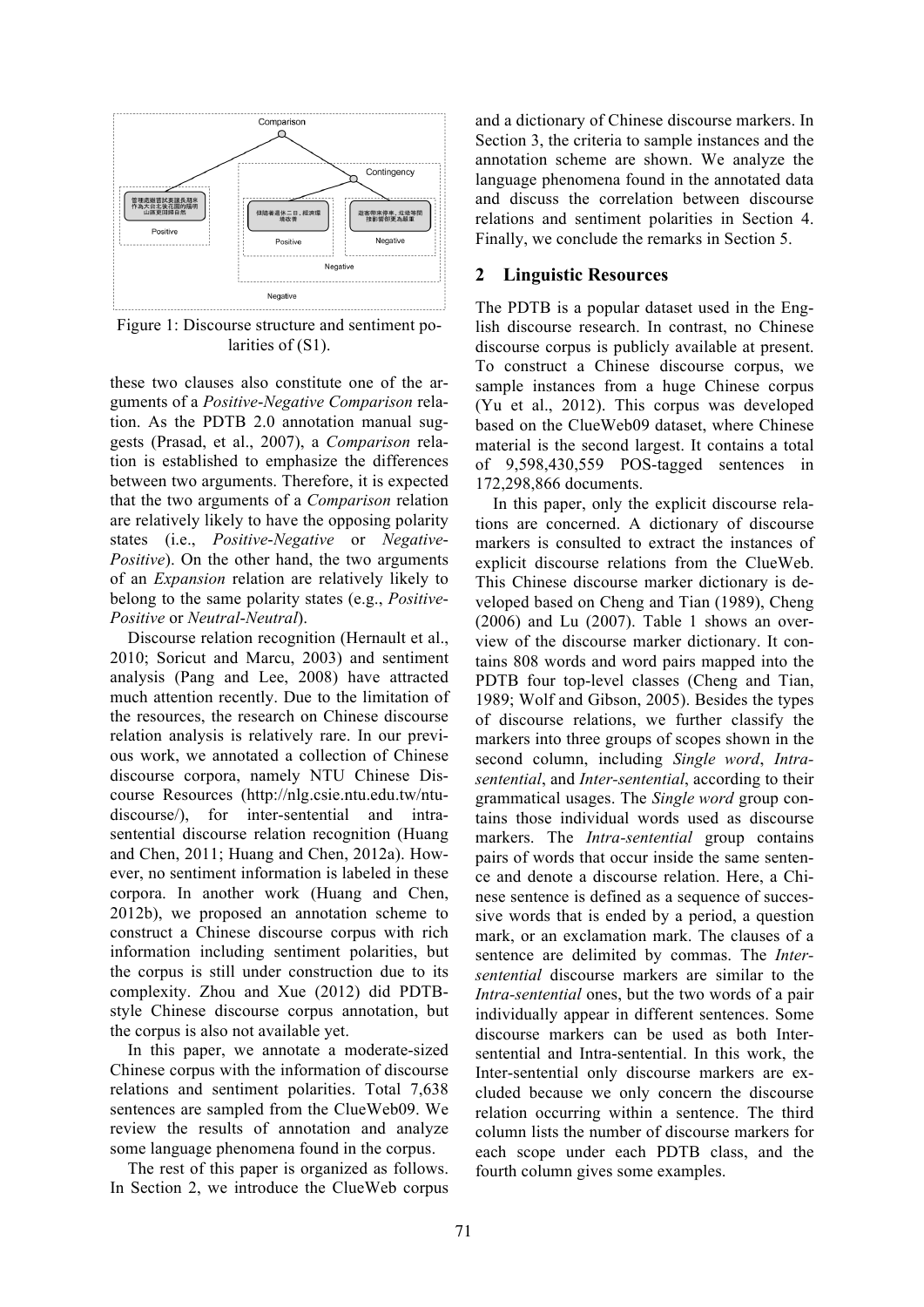| <b>PDTB Class</b> | Scope       | # Markers | Examples                                                                                  |  |  |  |  |
|-------------------|-------------|-----------|-------------------------------------------------------------------------------------------|--|--|--|--|
|                   | Single word | 177       | 另外 (besides), 抑或 (or), 不只 (not only), 例如 (such as)                                        |  |  |  |  |
|                   | Intra-      | 106       | 一方面一方面 (on the one hand  on the other hand), 不是而是                                         |  |  |  |  |
| Expansion         | sentential  |           | (not  but), $\overline{\wedge} \overline{\wedge}$ $\underline{\uparrow}$ (not only  also) |  |  |  |  |
|                   | Inter-      | 26        | 首先再者 (first  second), 或或許 (or  perhaps), 不只不只 (not )                                      |  |  |  |  |
|                   | sentential  |           | only  not only)                                                                           |  |  |  |  |
|                   | Single word | 41        | 接著 (then)                                                                                 |  |  |  |  |
|                   | Intra-      | 80        | 最初最後 (first  finally)                                                                     |  |  |  |  |
| Temporal          | sentential  |           |                                                                                           |  |  |  |  |
|                   | Inter-      | 30        | 最初現在 (first  now)                                                                         |  |  |  |  |
|                   | sentential  |           |                                                                                           |  |  |  |  |
|                   | Single word | 34        | 即使 (even if)                                                                              |  |  |  |  |
|                   | Intra-      | 38        | 儘管但 (although  but)                                                                       |  |  |  |  |
| Comparison        | sentential  |           |                                                                                           |  |  |  |  |
|                   | Inter-      | 15        | 雖說其實 (in spite of  in fact)                                                               |  |  |  |  |
|                   | sentential  |           |                                                                                           |  |  |  |  |
|                   | Single word | 67        | 因為 (because), 如 (if), 假設 (suppose), 以免 (in order to avoid)                                |  |  |  |  |
|                   | Intra-      | 180       | 因而 (because  then), 如則 (if then), 凡可 (any  can)                                           |  |  |  |  |
| Contingency       | sentential  |           |                                                                                           |  |  |  |  |
|                   | Inter-      | 14        | 既然於是 (since  then), 至少不然 (at least  otherwise)                                            |  |  |  |  |
|                   | sentential  |           |                                                                                           |  |  |  |  |

Table 1: Overview of a Chinese discourse marker dictionary.

## **3 Annotation**

Based on the Chinese part of the ClueWeb09 (Yu et al., 2012), we sample a moderate-sized data with some criteria and annotate them with the information of discourse relations and sentiment polarities.

## **3.1 Sampling a reliable dataset**

Discourse relations may be explicit or implicit, and a sentence may contain more than one discourse marker. Multiple discourse relations occurring in a sentence will make the annotation more complex. In this work, we focus on the correlation between discourse relations and sentiment polarity. To get a reliable dataset for analysis, we sample sentences based on the following three criteria.

1. A sentence should contain only two clauses.

2. A sentence should contain exact one discourse marker shown in the Chinese discourse marker dictionary. We match the discourse marker on the word level. For the *Single word* markers, the marker can appear in either of the clauses. For the pairwise markers, the first word should appear in the first clause, and the second word should appear in the second one.

3. The lengths of both clauses in a sentence are no more than 20 Chinese characters.

As shown in Figure 1, the sentiment polarity determination is more challenging when more than one discourse relation is involved in a sentence. In order to facilitate the analysis, we focus on those sentences that contain exact one discourse marker. The limitation of clause length is also applied to avoid the noise from implicit discourse relation. Based on a preliminary statistics, we find that most clauses in the Chinese part of the ClueWeb (Yu et al., 2012) are no longer than 20 Chinese characters shown in Figure 2.



Figure 2: Length distribution in the ClueWeb.

## **3.2 Annotation scheme**

Using the criteria described in Section 3.1, total 7,638 instances are randomly selected from the ClueWeb, and 87 native speakers annotate these instances. Each instance is shown to three annotators. The annotator labels the polarities of the first clause, the second clause, and the whole instance with *Negative*, *Neutral*, and *Positive*. In addition, the discourse relation between the two clauses is also labeled with *Temporal*, *Contingency*, *Comparison*, and *Expansion*. For each target sentence, the annotation is based on the information from the sentence only. The sentences are not given to annotators. Finally, the majority of each label is taken. For example, the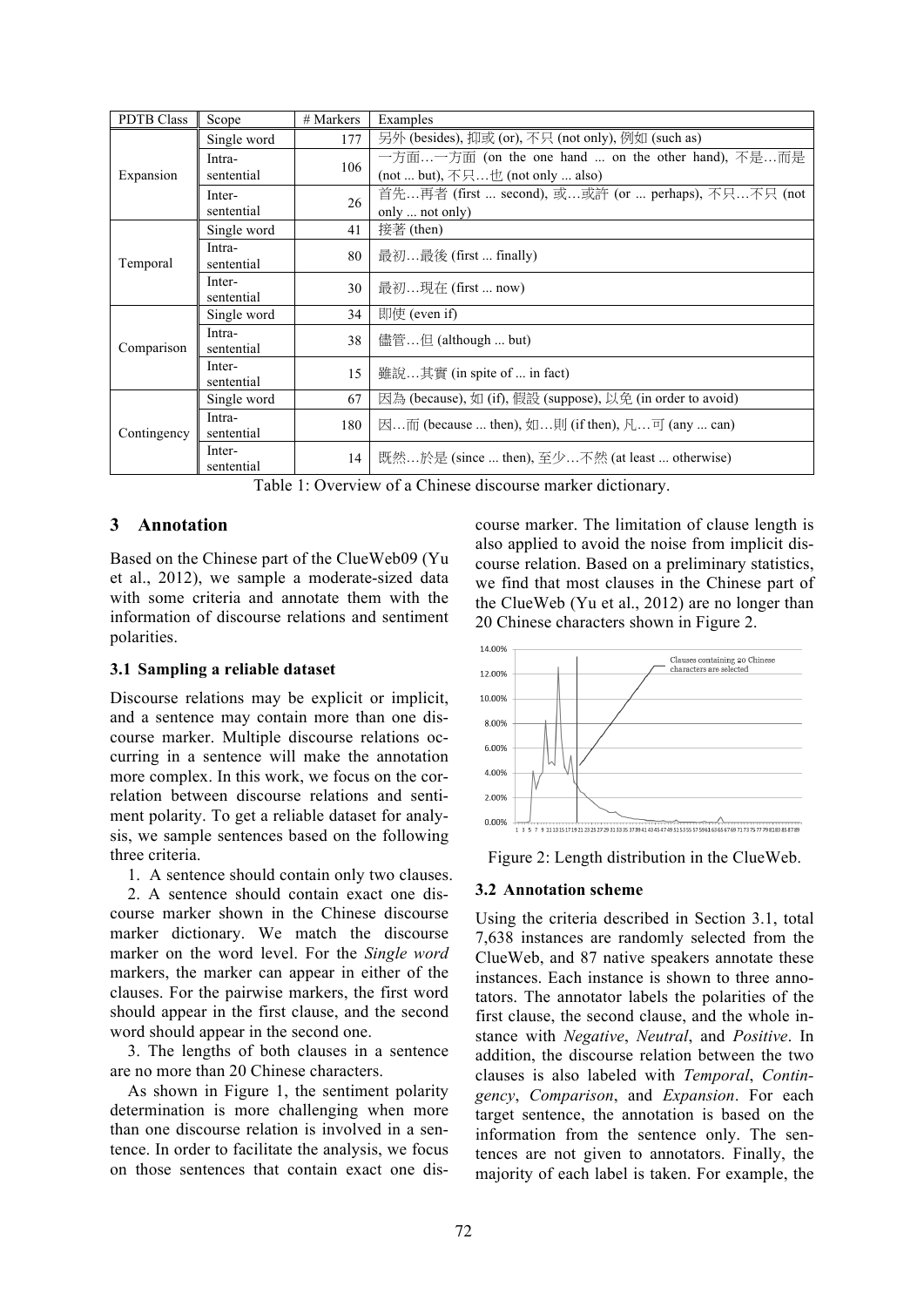polarity  $p_1$  of the first clause in the instance (S2) is labeled as *Positive*, the polarity  $p_2$  of the second clause is labeled as *Negative*, the resulting polarity  $p_w$  of the whole sentence is also labeled as *Negative*, and the discourse relation between the two clauses is labeled as *Comparison*.

(S2) 法國品牌的汽車在本土市場的佔有率 雖然過半 (Although French brand cars share more than half of the domestic market share), 但市場份額持續萎縮 (but the market share continued to shrink)。

The inter-agreements of  $p_1$ ,  $p_2$ ,  $p_w$ , and discourse relation among annotators are 0.49, 0.50, 0.47, and 0.41 in Fleiss' Kappa values, respectively (all are moderate agreement). The resulting corpus is publicly available on the website of NTU Chinese Discourse Resources<sup>1</sup>.

## **4 Results and Discussion**

To investigate the corpus annotated with discourse relation and sentiment polarity, we firstly give an overview of results with respect to these two types of linguistic phenomena. And then, the most frequent discourse markers for each class of discourse relations are discussed. Finally, we reorganize the results to several aspects and discuss the association between discourse relations and sentiment polarities.

## **4.1 Overview of the annotated corpus**

The distribution of the discourse relations versus the polarities of whole sentence  $(p_w)$  is shown in Table 2. Compared to the distributions of discourse relations in the Penn Discourse Treebank (Prasad et al., 2008) shown in Table 3, the explicit Chinese discourse corpus is more similar to the whole English corpus. The instances of *Expansion* form the largest set among four discourse relation classes. In Chinese, the instances of *Expansion* are even more. *Temporal* is the most infrequent relation which has close frequencies in both corpora. The different characteristic is the frequency of *Comparison* relation. In our Chinese corpus, the frequency of *Comparison* relation is about half of that in the PDTB.

In Table 2, the symbol  $\dagger$  is used to highlight the relatively major polarity of each relation. The symbol  $\ddagger$  is marked when the polarity is the majority (i.e., with a frequency greater than 50%). Near half (49.11%) of the instances belong to *Neutral*. Neutral statements are major in *Tem-* *poral* and *Expansion* classes. On the other hand, *Comparison* is the relation which is most involved in expressing sentiment, negative sentiment in particular. *Contingency* is second to *Comparison* in expressing sentiment.

The distribution of the discourse relations versus  $(p_1, p_2)$ , the sentiment polarity transitions between two clauses, is shown in Table 4. *Neutral*-*Neutral* is the most frequent polarity transition in all relations. More than half of the *Temporal* instances are *Neutral*-*Neutral*. The reason may be that the *Temporal* relations are usually used in the sentences that describe the objective facts of the past, present, or the future. In such sentences, the sentiments are relatively rare. On the other hand, the sentences of *Comparison* and *Contingency* occur more in the critical and analytical scenarios.

Although the most frequent transition of *Comparison* is also *Neutral*-*Neutral* (23.14%), the other three types of transitions, *Positive*-*Negative*, *Neutral*-*Negative*, and *Negative*-*Positive*, have close frequencies of 22.71%, 16.90%, and 15.72%, respectively. Moreover, *Negative* polarity is involved in all these three transitions in one of their clauses.

The relations between  $p_1$ ,  $p_2$ , and  $p_w$  are also interesting. Table 5 shows the top 10 most frequent correlations of the polarities  $(p_1, p_2, p_w)$  of the first clause, the second clause, and the whole sentence. On the one hand, it is not surprising that most instances belong to (*Neutral*, *Neutral*, *Neutral*). On the other hand, it is worthy of noting that  $p_2$  and  $p_w$  are identical in the top eight types of combinations in Table 5. In other words, the resulting sentiment polarity of a two-clause sentence is mostly consistent with the polarity of

| Relation    | #     | $\%$   | Neu<br>$(\%)$ | Pos<br>(%) | Neg<br>$(\%)$ |
|-------------|-------|--------|---------------|------------|---------------|
| Temporal    | 849   | 11.12  | <b>t60.66</b> | 22.38      | 16.96         |
| Contingency | 1.598 | 20.92  | <b>†44.74</b> | 26.97      | 28.29         |
| Comparison  | 929   | 12.16  | 33.37         | 27.88      | <b>†38.75</b> |
| Expansion   | 4,262 | 55.80  | <b>151.88</b> | 31.75      | 16.38         |
| Overall     | 7,638 | 100.00 | †49.11        | 29.24      | 21.65         |

Table 2: Distribution of discourse relations vs. polarities of whole sentences.

| Relation    | <b>Only Explicit Cases</b> |               | Total  |               |  |  |
|-------------|----------------------------|---------------|--------|---------------|--|--|
|             | #                          | $\frac{0}{0}$ | #      | $\frac{0}{0}$ |  |  |
| Temporal    | 3,612                      | 18.88         | 4,650  | 12.71         |  |  |
| Contingency | 3,581                      | 18.72         | 8,042  | 21.98         |  |  |
| Comparison  | 5,516                      | 28.83         | 8,394  | 22.94         |  |  |
| Expansion   | 6,424                      | 33.58         | 15,506 | 42.38         |  |  |
| Overall     | 19,133                     | 100.00        | 36,592 | 100.00        |  |  |

Table 3: Distribution of discourse relations in the Penn Discourse TreeBank 2.0.

<sup>&</sup>lt;sup>1</sup> http://nlg.csie.ntu.edu.tw/ntu-discourse/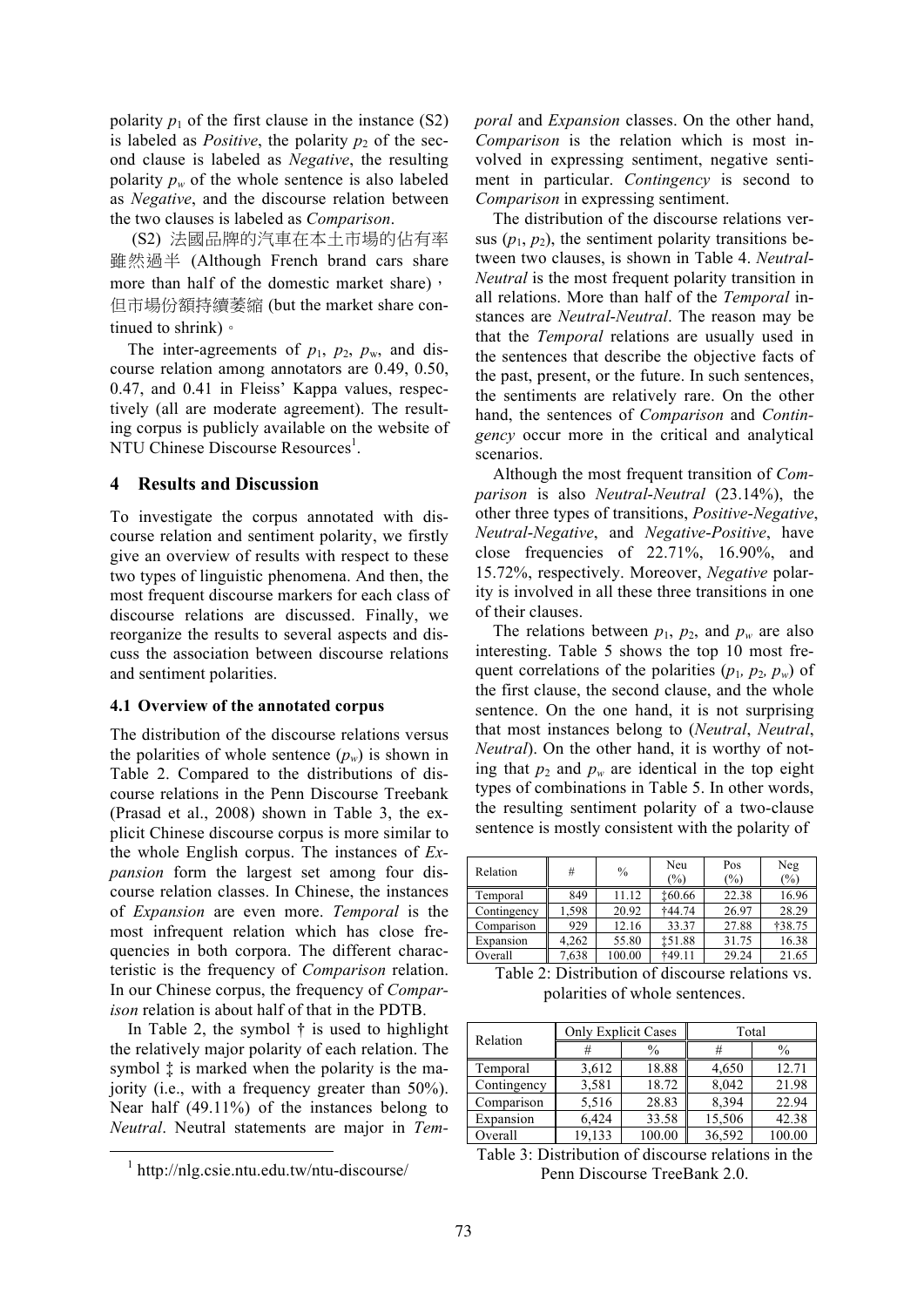|                   |       | Distribution of each type of sentiment polarity transition $(p_1, p_2)$ (%) |      |      |       |       |       |       |       |       |
|-------------------|-------|-----------------------------------------------------------------------------|------|------|-------|-------|-------|-------|-------|-------|
| <b>PDTB Class</b> | #     | Neu                                                                         | Pos  | Neg  | Neu   | Pos   | Neg   | Neu   | Pos   | Neg   |
|                   |       | Neu                                                                         | Neu  | Neu  | Pos   | Pos   | Pos   | Neg   | Neg   | Neg   |
| Temporal          | 849   | <b>t57.01</b>                                                               | .53  | 2.12 | 16.37 | 3.53  | 2.36  | 12.72 | 1.06  | 3.30  |
| Contingency       | .598  | †35.42                                                                      | 3.69 | 5.88 | 13.70 | 10.45 | 2.32  | 11.64 | 1.81  | 15.08 |
| Comparison        | 929   | †23.14                                                                      | 2.69 | 2.48 | 8.61  | 3.12  | 15.72 | 16.90 | 22.71 | 4.63  |
| Expansion         | 4.262 | †48.33                                                                      | 2.86 | .92  | 14.24 | 16.19 | 0.59  | 7.86  | 0.63  | 7.37  |
| Overall           | .638  | †43.53                                                                      | 2.87 | 2.84 | 13.68 | 11.99 | 2.99  | 10.29 | 3.61  | 8.20  |

Table 4: Distribution of discourse relations vs. types of sentiment transitions.

|          | v        | $p_w$    | Occurrences |
|----------|----------|----------|-------------|
| Neutral  | Neutral  | Neutral  | 3,268       |
| Neutral  | Positive | Positive | 945         |
| Positive | Positive | Positive | 908         |
| Neutral  | Negative | Negative | 706         |
| Negative | Negative | Negative | 614         |
| Positive | Negative | Negative | 204         |
| Negative | Positive | Positive | 199         |
| Negative | Neutral  | Neutral  | 125         |
| Positive | Neutral  | Positive | 121         |
| Neutral  | Positive | Neutral  | 99          |

Table 5: Most frequent  $(p_1, p_2, p_w)$  combinations.

|               | $p_w$              | $p_1 \neq p_w$ | Total   |
|---------------|--------------------|----------------|---------|
| $p_2 = p_w$   | 62.71 <sup>%</sup> | 29.79%         | 92.50%  |
| $p_2\neq p_w$ | 5.51%              | 1.99%          | 7.50%   |
| Total         | 68 22%             | 31.78%         | 100.00% |

Table 6: Correlations between  $(p_1, p_w)$  and  $(p_2, p_w)$ .

the second clause. Table 6 shows the correlations of sentiment polarities between clauses and the whole sentence. Total 92.50% of instances belong to the case  $(p_2 = p_w)$ , where the polarity of the second clause is identical to the polarity of the whole sentence. In Chinese writing, putting the important part of a sentence at the end of the sentence is very common.

## **4.2 Frequent discourse markers**

The top discourse markers in our Chinese corpus are shown in Table 7. For each PDTB class, the five most frequent discourse markers are listed. In each row of the table, its number of occurrences and the distribution of its nine sentiment polarity transitions are given. Note that there are three polarities, i.e., *positive*, *neutral*, and *negative*. The relatively major sentiment polarity transition of each discourser maker is labeled with the symbol †. The symbol ‡ is marked when the sentiment polarity is the majority, i.e., its ratio is greater than 50%.

Some discourse markers are the top markers in more than one discourse relation such as  $\pm$  (also) and 還 (still). In the discourse marker dictionary, the word  $\pm$  (also) is defined as a discourse

marker of the *Expansion* relation. However, this word is frequent in the instances of all the four relations. In different relations, the distributions of the sentiment transitions of this word differ. In other words, the word  $\pm$  (also), which is a common word in Chinese, is not only used as a discourse marker for emphasizing the *Expansion* relation, but also has various senses in other usages.

For instance, the word  $\pm \pi$  in (S3) is a discourse marker to denote an *Expansion* relation, but it is a particle in (S4). In fact, (S4) is an instance of the implicit *Contingency* relation. We ignore all of instances of the word  $\pm$  (also) in the following analysis since it is an outlier.

(S3) 這既是對我們工作的肯定 (This is an affirmation of our work), 也是對我們的一種鼓 勵和鞭策(and also our encouragement and motivation)。

(S4) 不能放開心前行 (The mind cannot be open to forward progress), 天地也變得狹小 (the world becomes narrow)。

The word 澴 (still) is another ambiguous discourse marker. Besides the *Expansion* relation defined in the dictionary, it is sometimes used to denote the *Temporal* relation, especially in the negation context, e.g., 還沒 (not yet).

The two frequent discourse markers of the *Contingency* relation, 由於 (due to) and 因為 (because) share the similar sense, and their distributions of sentiment polarity transitions are more consistent than the other markers of the *Contingency* relation.

The most frequent discourse marker of the *Comparison* class is  $\text{E}$  (but). The other two discourse markers 卻 (but) and 但是 (but) share the similar sense, however, their polarity distributions differ significantly. Compared to the more general marker  $( \underline{H} )$  (but), the second frequent marker  $\hat{A}$  (but) is bolder and more critical. (S5) is an example of the marker  $\hat{A}$  (but). As shown in our data, the marker  $\hat{A}$  (but) is likely to highlight the negative sentences.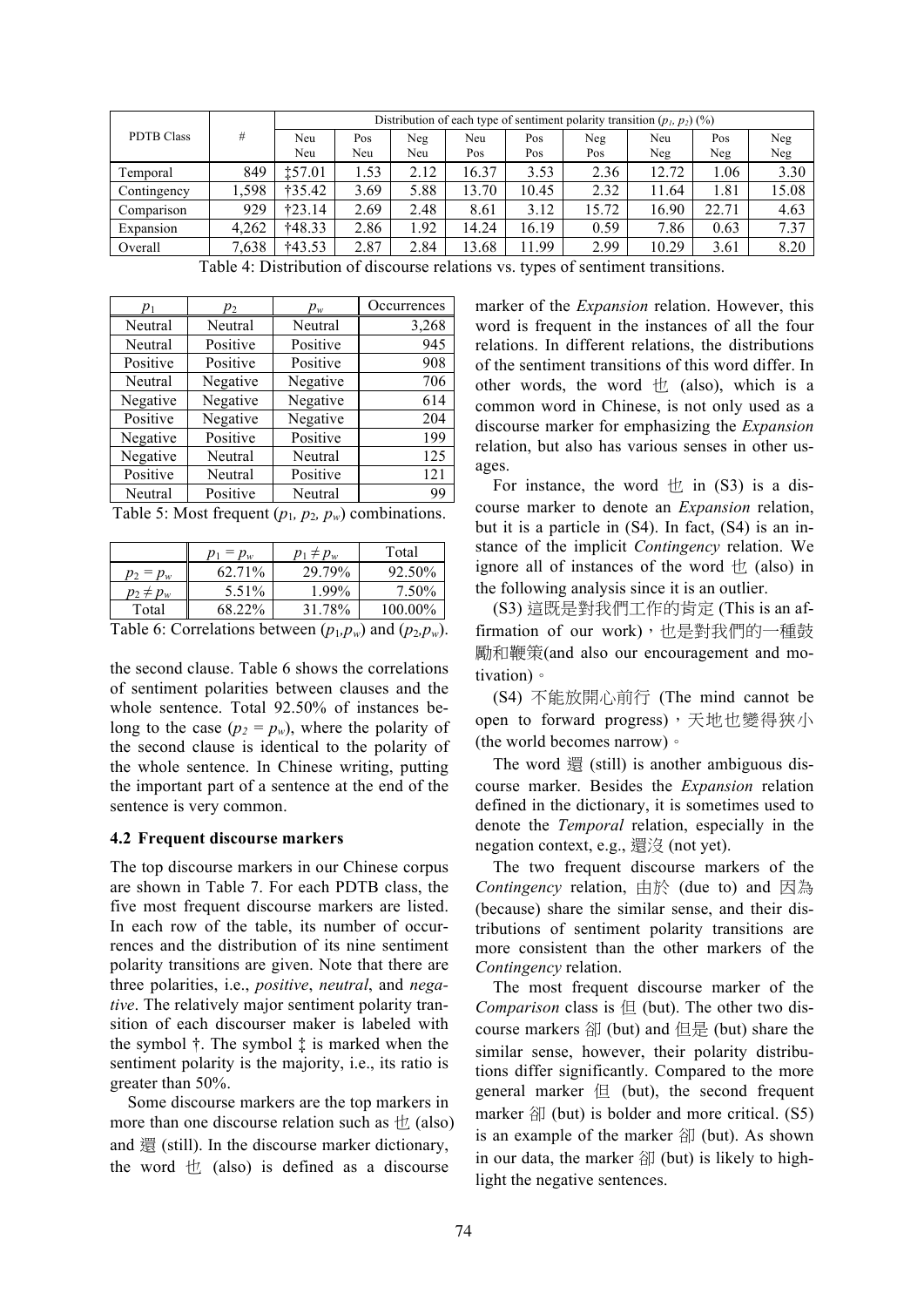| <b>PDTB</b> | <b>Discourse Markers</b>         | #   |               |       |       | Distribution of each type of sentiment polarity transition $(\%)$ |       |       |       |               |        |
|-------------|----------------------------------|-----|---------------|-------|-------|-------------------------------------------------------------------|-------|-------|-------|---------------|--------|
| Class       |                                  |     | Neu           | Pos   | Neg   | Neu                                                               | Pos   | Neg   | Neu   | Pos           | Neg    |
|             |                                  |     | Neu           | Neu   | Neu   | Pos                                                               | Pos   | Pos   | Neg   | Neg           | Neg    |
| Temporal    | 之後 (and then) in Arg1            | 69  | 150.72        | 1.45  | 2.90  | 15.94                                                             | 5.80  | 2.90  | 8.70  | 4.35          | 7.25   |
|             | $#$ (also) in Arg2               | 50  | <b>†44.00</b> | 2.00  | 2.00  | 18.00                                                             | 6.00  | 0.00  | 20.00 | 0.00          | 8.00   |
|             | $\chi$ (again) in Arg2           | 49  | 171.43        | 0.00  | 0.00  | 12.24                                                             | 2.04  | 0.00  | 10.20 | 4.08          | 0.00   |
|             | 還 (still) in Arg2                | 46  | 158.70        | 0.00  | 0.00  | 10.87                                                             | 8.70  | 0.00  | 17.39 | 0.00          | 4.35   |
|             | $\overline{p}$ (again) in Arg2   | 38  | 178.95        | 2.63  | 0.00  | 10.53                                                             | 0.00  | 0.00  | 2.63  | 0.00          | 5.26   |
| Contingency | 如果 (if) in Arg1                  | 190 | †42.63        | 4.21  | 11.58 | 14.21                                                             | 3.68  | 3.16  | 10.53 | 1.05          | 8.95   |
|             | 由於 (due to) in Arg1              | 82  | †31.71        | 2.44  | 2.44  | 4.88                                                              | 18.29 | 3.66  | 13.41 | 1.22          | 21.95  |
|             | $#$ (also) in Arg2               | 77  | 20.78         | 0.00  | 1.30  | 20.78                                                             | 19.48 | 0.00  | 11.69 | 2.60          | †23.38 |
|             | 因為 (because) in Arg1             | 70  | †28.57        | 4.29  | 7.14  | 7.14                                                              | 10.00 | 2.86  | 18.57 | 4.29          | 17.14  |
|             | 為了 (in order to) in Arg1         | 62  | 150.00        | 14.52 | 1.61  | 6.45                                                              | 9.68  | 1.61  | 8.06  | 6.45          | 1.61   |
| Comparison  | $(1)$ (but) in Arg2              | 176 | 21.59         | 4.55  | 2.84  | 4.55                                                              | 3.41  | 16.48 | 15.91 | <b>†28.98</b> | 1.70   |
|             | $\hat{a}$ (but) in Arg2          | 85  | 11.76         | 0.00  | 2.35  | 4.71                                                              | 1.18  | 10.59 | 22.35 | †42.35        | 4.71   |
|             | $\overline{m}$ (however) in Arg2 | 77  | †46.75        | 5.19  | 0.00  | 5.19                                                              | 1.30  | 3.90  | 10.39 | 22.08         | 5.19   |
|             | $#$ (also) in Arg2               | 44  | †31.82        | 0.00  | 2.27  | 6.82                                                              | 15.91 | 13.64 | 18.18 | 2.27          | 9.09   |
|             | 但是 (but) in Arg2                 | 44  | 15.91         | 4.55  | 0.00  | 0.00                                                              | 2.27  | 25.00 | 11.36 | <b>†40.91</b> | 0.00   |
| Expansion   | $#$ (also) in Arg2               | 603 | †43.62        | 1.66  | 1.49  | 15.26                                                             | 19.07 | 1.00  | 7.79  | 0.33          | 9.78   |
|             | 還 (still) in Arg2                | 231 | 150.65        | 2.60  | 0.87  | 11.26                                                             | 14.72 | 0.87  | 9.96  | 0.43          | 8.66   |
|             | 說 (say) in Arg1                  | 206 | †48.54        | 2.43  | 0.49  | 18.45                                                             | 9.22  | 0.00  | 16.50 | 0.49          | 3.88   |
|             | $\pm$ (and) in Arg2              | 191 | 154.45        | 3.14  | 0.52  | 10.47                                                             | 25.65 | 0.00  | 4.19  | 0.00          | 1.57   |
|             | $\#$ (also) in Arg1              | 159 | †37.11        | 7.55  | 3.14  | 11.95                                                             | 25.16 | 0.63  | 3.77  | 0.63          | 10.06  |

Table 7. Five most frequent discourse makers of each PDTB class in our corpus.

(S5) 這樣觸目驚心的新型犯罪 (The new type of crime is so startling), 卻在偵破前一直 沒被披露(but had never been disclosed before solved)。

The other discourser marker  $E(E)$  (but) is an emphasized version of the marker  $\left( \frac{\pi}{2} \right)$  (but) so that it is more likely used in the stronger polarity transitions such as *Positive*-*Negative* and *Negative*-*Positive*. In addition, the sense of the marker  $\overline{m}$  (however) is also similar to the sense of  $\underline{H}$ (but), but it is more frequent to be used in the neutral situations. These linguistic phenomena show that the synonyms may have different sentiment usages in the real world.

## **4.3 Association between discourse relation and sentiment polarity**

To analyze the data at a higher level, we reorganize the sentiment transitions into several transition categories from four aspects. The details are shown in Table 8. The first aspect is *Polarity Tendency*, which classifies the transitions into three categories, including *Positive-Tendency*, *Neutral*, and *Negative-Tendency*. This aspect reflects the overall polarity of both arguments. The *Negative*-*Positive* transition is considered as *Positive*-*Tendency* because the emphasis of a Chinese sentence is usually placed in the last clause. Similarly, the *Positive*-*Negative* transition is considered as *Negative*-*Tendency*. The second aspect is *Polarity Change*, which indicates if the polarities of both arguments are opposite. Only *Negative*-*Positive* and *Positive*-*Negative* are regarded as *Opposite*. All the rest transitions are treated as *NonOpposite*. The third aspect is *Direction*, which captures the movement from the first clause to the second one. *To*-*Positive* stands for the transitions in which the polarity of the second clause is more positive than that of the first clause. On the other hand, *To*-*Negative* stands for the transitions in which the polarity of the second clause is less positive than that of the first clause. *Equal* stands for the cases in which the polarities of both clauses are identical. The last aspect is *Negativity*, which regards the polarity of an argument as binary values, i.e., *Negative* and *NonNegative*. In this way, we re-classify the nine-way sentiment polarity transitions into four transitions. In other words, both the polarity states *Neutral* and *Positive* are merged into one state *NonNegative* in this aspect. Such a binary scheme is also used in some related work, in which the negative polarity is distinguished and the rest are considered Positive (Kim and Hovy, 2004; Devitt and Ahmad, 2007). For each type of each aspect, five discourse markers that occur more than 10 times in the dataset and have the highest ratio of the corresponding type are listed in the fifth column of Table 8 as significant discourse markers.

We analyze the annotations according to the four aspects, and the results are shown in Table 9. The chi-squared test is used to test the dependency between the PDTB classes of discourse markers and each aspect of sentiment transitions. The results show that no matter whether the sentiment polarity transitions are categorized into *Polarity Tendency*, *Polarity Change*, *Direction*, or *Negativity*, the classes of discourse relations are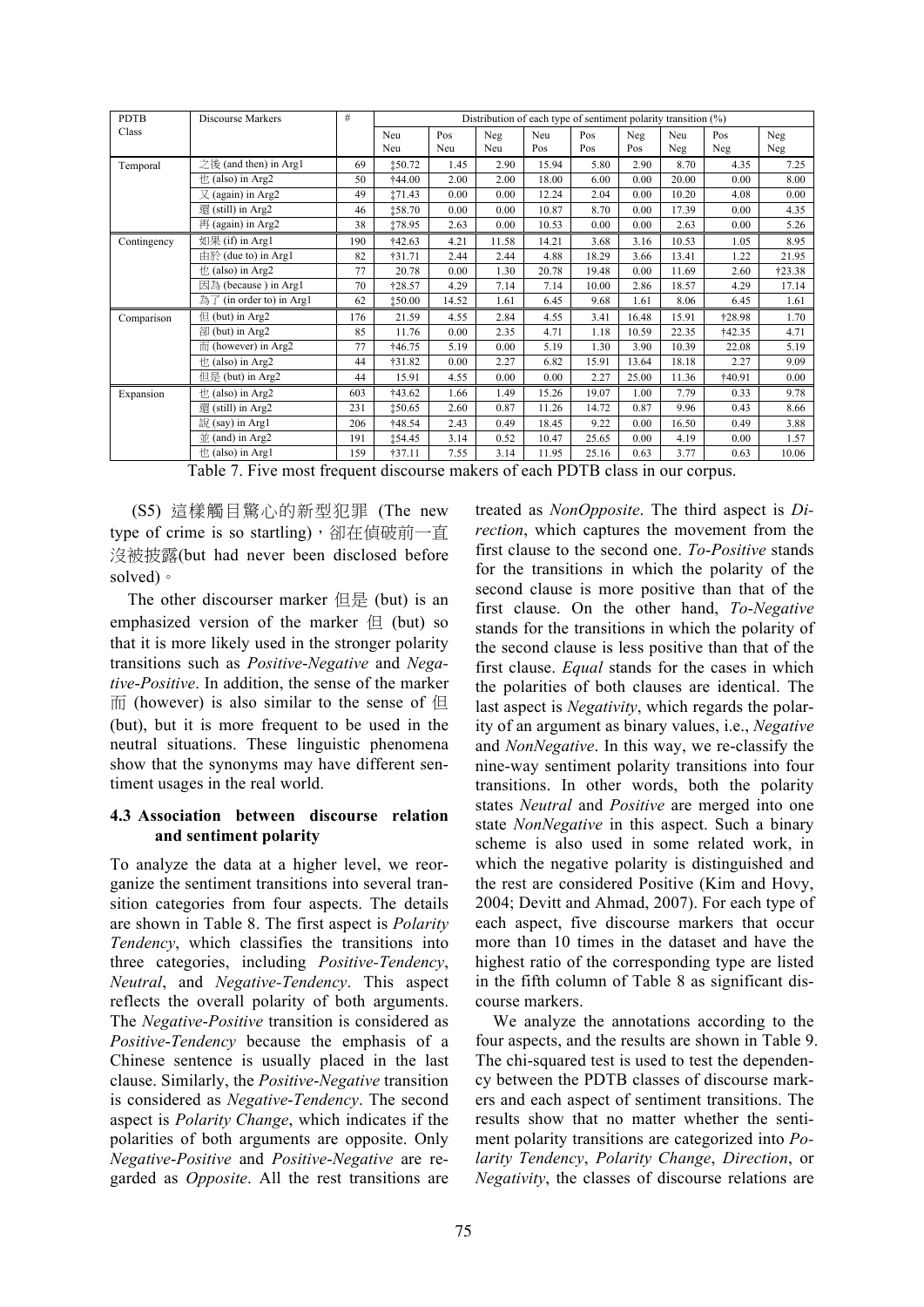significantly dependent on the sentiment polarities of the arguments at p=0.001.

In the aspect of *Polarity Tendency*, the ratios of *Neutral* in the *Temporal* and *Expansion* relations are 57.01% and 48.33%, respectively, which are definitely higher than those of *Contingency* and *Comparison* relations. In other words, the two arguments of *Contingency* and *Comparison* relations are less likely to be neutral. The ratio of *Negative-Tendency* of the *Comparison* relation is 46.72%. It confirms the *Comparison* relation is likely to be involved in negative statements. As shown in Table 8, three of the five significant discourse markers of *Negative-Tendency* are the synonyms of 卻 (but), which are discourse markers of the *Comparison* relation. The other two markers, 否則 (otherwise) and  $\boxtimes$  (because), are discourse markers of the *Contingency* relation. Like the word *otherwise* in English, 否則 (otherwise) is used for introducing what bad scenario will happen if something is not done. The marker  $\mathbb R$  (because) is not only a significant discourse marker of the category *Negative-Tendency*, but also a significant marker

of *Negative*-*Negative* from the aspect of *Negativity*. From the real data, we find this marker is often used in bad cause-and-effect statements. (S6) is an example. The usage of the other discourse marker  $\boxtimes \frac{1}{m}$  (because), which is a synonyms of  $\boxtimes$  (because), is more general.

(S6) 因毛巾日久不見陽光 (Because the towel is without sunlight for a long time), 容易滋 生細菌和真菌 (it is easy to breed bacteria and fungi)。

The ratio of *Opposite* of *Comparison* relation from the aspect of *Polarity Change* is 38.43%. Although it is not as high as expected, it is the highest among the four PDTB classes and much higher than those of three other classes. Compared to the other classes, *Comparison* is most likely to have a pair of opposite arguments.

Four of the five significant discourse markers of Opposite in Table 8 are the synonyms of  $\Box$ (but). Expansion relation has the highest ratio of *NonOpposite*. This matches our expectation that the *Expansion* relation is used to concatenate several events which have similar properties

| Aspect               | <b>Transition Category</b>  | Sentiment<br>polarity<br>transitions                                 | Explanation                                                                                          | <b>Significant Discourse Markers</b>                                                                          |
|----------------------|-----------------------------|----------------------------------------------------------------------|------------------------------------------------------------------------------------------------------|---------------------------------------------------------------------------------------------------------------|
| Polarity<br>Tendency | Positive-Tendency           | Pos-Neu, Neu-Pos, Pos-<br>Pos, Neg-Pos                               | The two arguments present<br>an overall positive polarity.                                           | 不僅也 (not only also), 終於<br>(finally), 既…又 (now that), 只<br>要…就 (as long as ), 近年<br>(recently)                |
|                      | Neutral                     | Neu-Neu                                                              | Both arguments are neutral.                                                                          | 然後 (and then), 因此 (hence), 最<br>後 (at the end), 故 (so), 以及 (as<br>well as)                                    |
|                      | Negative-Tendency           | Pos-Neg, Neg-Neu, Neu-<br>Neg, Neg-Neg                               | The two arguments present<br>an overall negative polarity.                                           | 否則 (otherwise), 卻 (but), 可是<br>(but), $E\not\equiv$ (but), $E\not\equiv$ (because)                            |
| Polarity<br>Change   | Opposite                    | Neg-Pos, Pos-Neg                                                     | The<br>polarities of both<br>arguments are opposite.                                                 | 但是 (but), 雖然但 (although),<br>但 (but), 卻 (but), 不過 (but)                                                       |
|                      | NonOpposite                 | Neu-Neu, Pos-Neu, Neg-<br>Neu, Neu-Pos, Pos-Pos,<br>Neu-Neg, Neg-Neg | of<br>polarities<br>both<br>The<br>arguments are not opposite.                                       | 或 (or), 像 (as), 而且 (moreover),<br>如果會 (if  may), 表示 (say)                                                     |
| Direction            | To-Positive                 | Neg-Neu, Neg-Pos, Neu-<br>Pos                                        | The second argument is less<br>negative than the first one.                                          | (finally), 雖然  但<br>終於<br>(although), 近年 (recently), 只<br>要…就 (as long as), 看來<br>(seem)                      |
|                      | Equal                       | Neg-Neg, Neu-Neu, Pos-<br>Pos                                        | Both arguments are the same<br>polarity value.                                                       | 不僅更 (Not only even), 最後<br>(at the end), $\vec{w}$ $\vec{E}$ (in addition), $\dot{E}$<br>(so), 既…也 (now that) |
|                      | To-Negative                 | Pos-Neu, Pos-Neg, Neu-<br>Neg                                        | The second argument is less<br>positive than the first one.                                          | 卻 (but), 但是 (but), 可是 (but), 否<br>則 (otherwise), 即使也 (even if)                                                |
| Negativity           | NonNegative-<br>NonNegative | Neu-Neu, Neu-Pos, Pos-<br>Neu, Pos-Pos                               | Both arguments are not<br>negative.                                                                  | 以及 (as well as), 未來 (in the<br>future), 以便 (in order to), 並且 (in<br>addition), 然後 (and then)                  |
|                      | NonNegative-<br>Negative    | Neu-Neg, Pos-Neg                                                     | The first argument is not<br>negative while the second<br>argument is negative.                      | 卻 (but), 否則 (otherwise), 但是<br>(but), 即使也 (even if), 可是<br>(but)                                              |
|                      | Negative-<br>NonNegative    | Neg-Neu, Neg-Pos                                                     | The<br>first<br>argument<br><sub>1</sub> S<br>negative while the second<br>argument is not negative. | 雖然但 (although), 但是 (but),<br>不過 (but), 終於 (finally), 但 (but)                                                  |
|                      | Negative-Negative           | Neg-Neg                                                              | Both<br>arguments<br>are<br>negative.                                                                | 甚至 (even), 卻 (but), 因 (because),<br>如果將 (if may), 但是 (but)                                                    |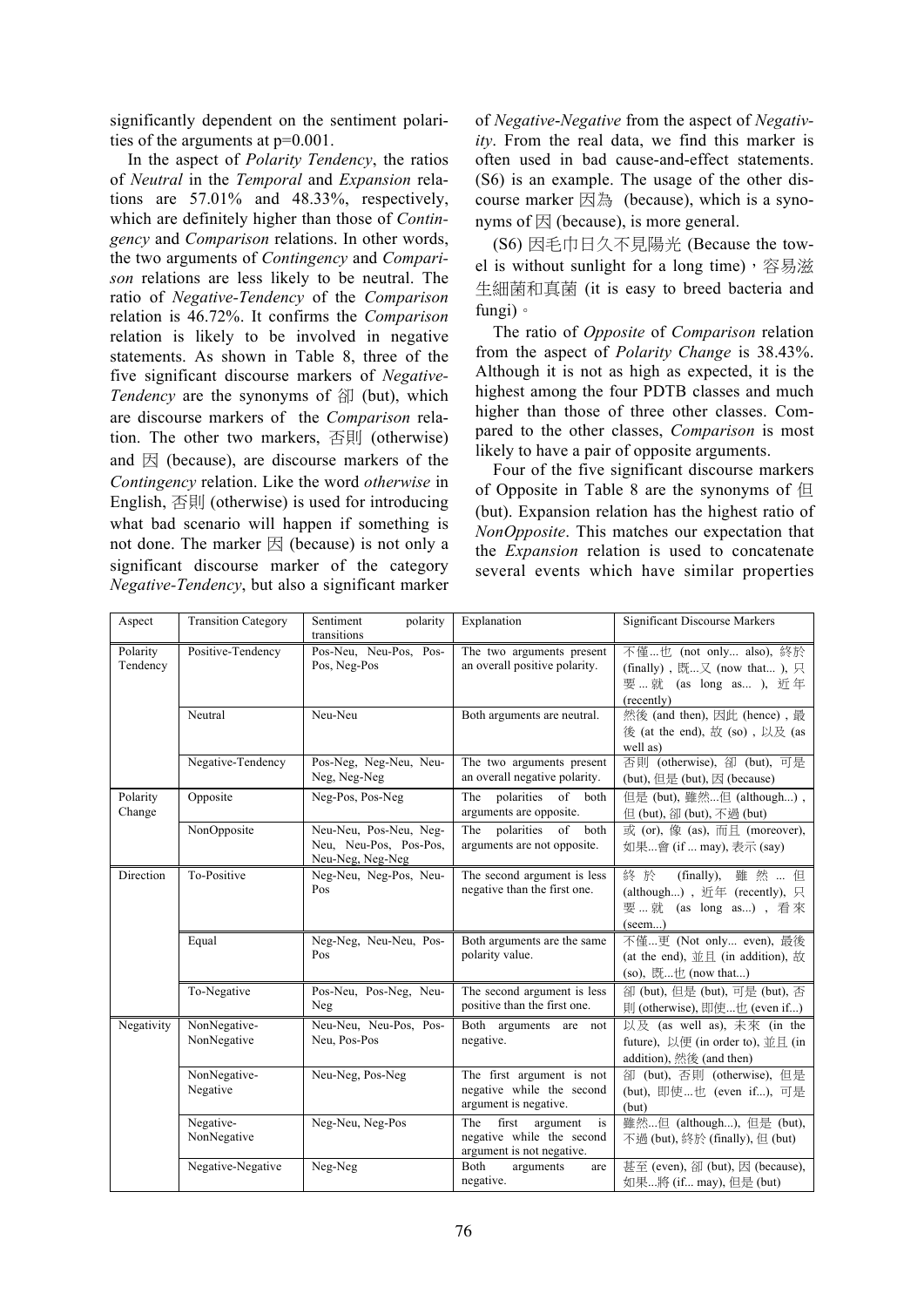| <b>PDTB</b><br>Class | #     | Polarity Tendency (%) |         | Polarity Change<br>Direction(%)<br>$(\%)$ |       |             | Negativity $(\%)$ |       |           |                   |                |                |             |
|----------------------|-------|-----------------------|---------|-------------------------------------------|-------|-------------|-------------------|-------|-----------|-------------------|----------------|----------------|-------------|
|                      |       | Pos<br>Tend           | Neutral | Neg<br>Tend                               | Oppo  | Non<br>Oppo | To<br>Pos         | Eq    | To<br>Neg | NonNeg-<br>NonNeg | NonNeg-<br>Neg | Neg-<br>NonNeg | Neg-<br>Neg |
| Tem                  | 849   | 23.79                 | 57.01   | 19.20                                     | 3.42  | 96.58       | 20.85             | 63.84 | 15.31     | 78.45             | 13.78          | 4.48           | 3.30        |
| Con                  | .598  | 30.16                 | 35.42   | 34.42                                     | 4.13  | 95.87       | 21.90             | 60.95 | 17.15     | 63.27             | 13.45          | 8.20           | 15.0        |
| Com                  | 929   | 30.14                 | 23.14   | 46.72                                     | 38.43 | 61.57       | 26.80             | 30.89 | 42.30     | 37.57             | 39.61          | 18.19          | 4.63        |
| Exp                  | 4,262 | 33.88                 | 48.33   | 17.79                                     | 1.22  | 98.78       | 16.75             | 71.89 | 1.36      | 81.63             | 8.49           | 2.51           | 7.37        |

Table 8: Aspects of sentiment transition.

Table 9: Statistics of sentiment transition for each PDTB class over the corpus annotated by human.

from certain perspective.

The ratio of *To-Negative* of *Comparison* relation from the aspect of *Direction* in Table 9 is 42.30%, which is significantly higher than the ratios of *To-Negative* of the other classes. This also confirms the *Comparison* relation is likely to be used to express critical opinions. Furthermore, the ratio of *Equal* of *Comparison* relations is much lower than those of other classes. This result shows the *Comparison* relation is more involved in sentiment polarity transitions.

The *Negativity* aspect in Table 9 also shows the *NonNegative*-*Negative* is more likely to happen than the *Negative*-*NonNegative* in all relations. This statistics reflects a particular phenomenon "good words ahead" in Chinese. That is, speakers tend to express a negative opinion after kind words.

The sentiment polarity flips in the instances of the two categories *Negative*-*NonNegative* and *NonNegative*-*Negative*. However, the significant discourse markers of the two categories are very different. In spite of the general marker 但是 (but), the discourse markers 卻 (but), 否則 (otherwise), 即使...廿 (even if...), and 可是 (but) are often used in *NonNegative*-*Negative*, which usually results a negative remark. On the other hand, the discourse markers 雖然...但 (although...), 不 過 (but), 終於 (finally), and 但 (but) are often used in *Negative*-*NonNegative*, which usually results a positive remark. For example, the discourse marker 終於 (finally), which is a discourse marker of the *Temporal* relation, is usually used when an event successfully accomplished after twists and turns such as (S7).

(S7) 歷經多次磨難的國產手機巨頭波導 (Domestic mobile phone giant Ningbo Bird after many tribulations),終於成功轉戰汽車行業 (finally successfully fought in the automotive industry)。

## **5 Conclusion**

To investigate the discourse relation and the sentiment polarity of Chinese discourse markers, we construct a moderate-sized corpus based on the Chinese part of ClueWeb09. In this paper, our annotation scheme and the analysis of the annotation results are shown. Total 7,638 instances are annotated by native speakers. The discourse relation distribution of the annotated data is comparable to the distribution of the well-known English discourse corpus PDTB 2.0. Through the data analysis, we validate certain human intuitions in Chinese language. Near half of instances are in neutral sentiment while the *Comparison* relation is most likely to be involved in negative sentiment. Furthermore, the high sentiment dependency between the last clause and the whole sentence is validated in the data.

The data shows the significant association between the discourse relation and the sentiment polarity. The arguments of a *Comparison* relation or a *Contingency* relation are more likely to be involved in expressing sentiment. Moreover, the *Comparison* relation often occurs in the sentences with sentiment polarity transitions, and frequently occurs in the instances with the negative sentiment. On the other hand, the arguments of the *Temporal* and the *Expansion* relations are relatively objective. The behavior of word choice between synonyms is also observed in the data. Each synonym of a sense may have its own usage in expressing sentiment.

This paper points out the ambiguities of the discourse markers in Chinese. That is, a marker may suggest more than one discourse relation. Besides, words may have both the functions of discourse connectives and non-discourse ones in their surface forms. These two issues make the interpretation of Chinese discourse markers more challenging. Determination of their correct uses and disambiguation of their discourse functions will be investigated in the future.